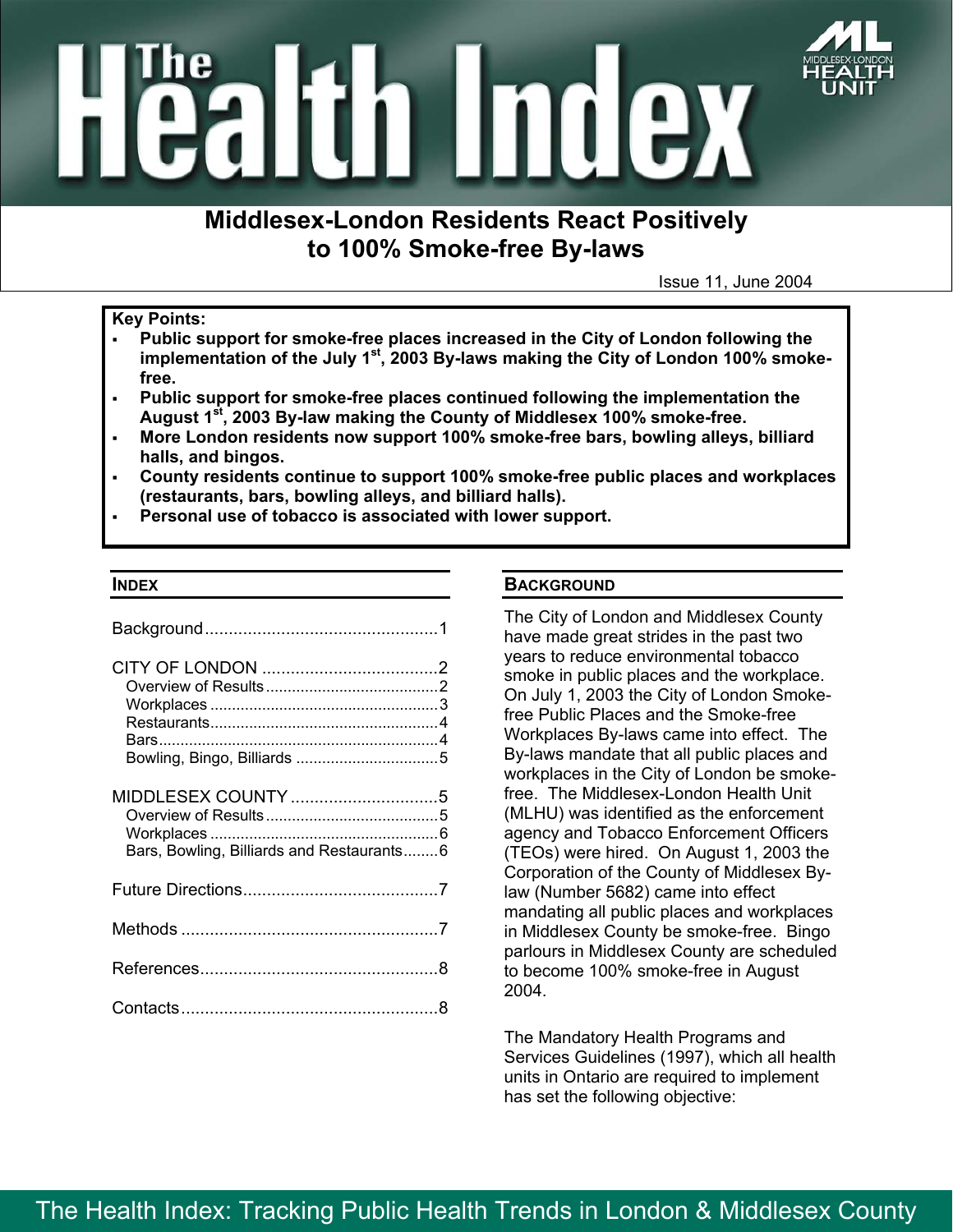To increase the proportion of smokefree public places and workplaces to 100 per cent by the year 2005.

Toward this end, the City of London and the County of Middlesex By-laws have successfully helped the community meet this objective by moving to 100% smokefree public places and workplaces.

To monitor the change in public support following implementation of the By-laws a series of questions was used on the Rapid Risk Factor Surveillance System (RRFSS). RRFSS is an ongoing population health survey that collects approximately 100 telephone responses for the MLHU area in monthly increments (waves). The system is currently used for population health behaviour surveillance by 22 of the 37 health units in Ontario. Further information on RRFSS is provided below in the "Methods" section. The Health Unit first reported public support for smoke-free places in August 2002<sup>[1](#page-7-0)</sup> and subsequently followed-up with a more thorough baseline analysis in November

 $2002<sup>2</sup>$  $2002<sup>2</sup>$ . This issue of The Health Index builds on these previous reports to assess the change in support for smoke-free places in the City of London and Middlesex County.

## **CITY OF LONDON**

#### **Overview of Results**

Following the July 1, 2003 By-law, over ninety percent of City of London residents supported smoke-free workplaces marking an overall increase in support for 100% smoke-free places. The majority of residents were "strongly supportive" (82.7%  $\pm$  3.5%) and an additional 9.5% ( $\pm$  2.7%) were 'somewhat supportive' of 100% smoke-free workplaces (Figure 1). City of London residents now appear to be making the link between wanting smoke-free workplaces and the understanding that many public places are also someone else's workplace. This is evidenced by the corresponding increase in support for public places such as bars, bingo and billiard halls as well as bowling alleys, all of which are also workplaces for many residents.

# **Figure 1: City of London Support for 100% Smoke-Free Workplaces Following the July 1, 2003 By-law City of London , 2003**



Source: RRFSSS 2003, Waves 31-36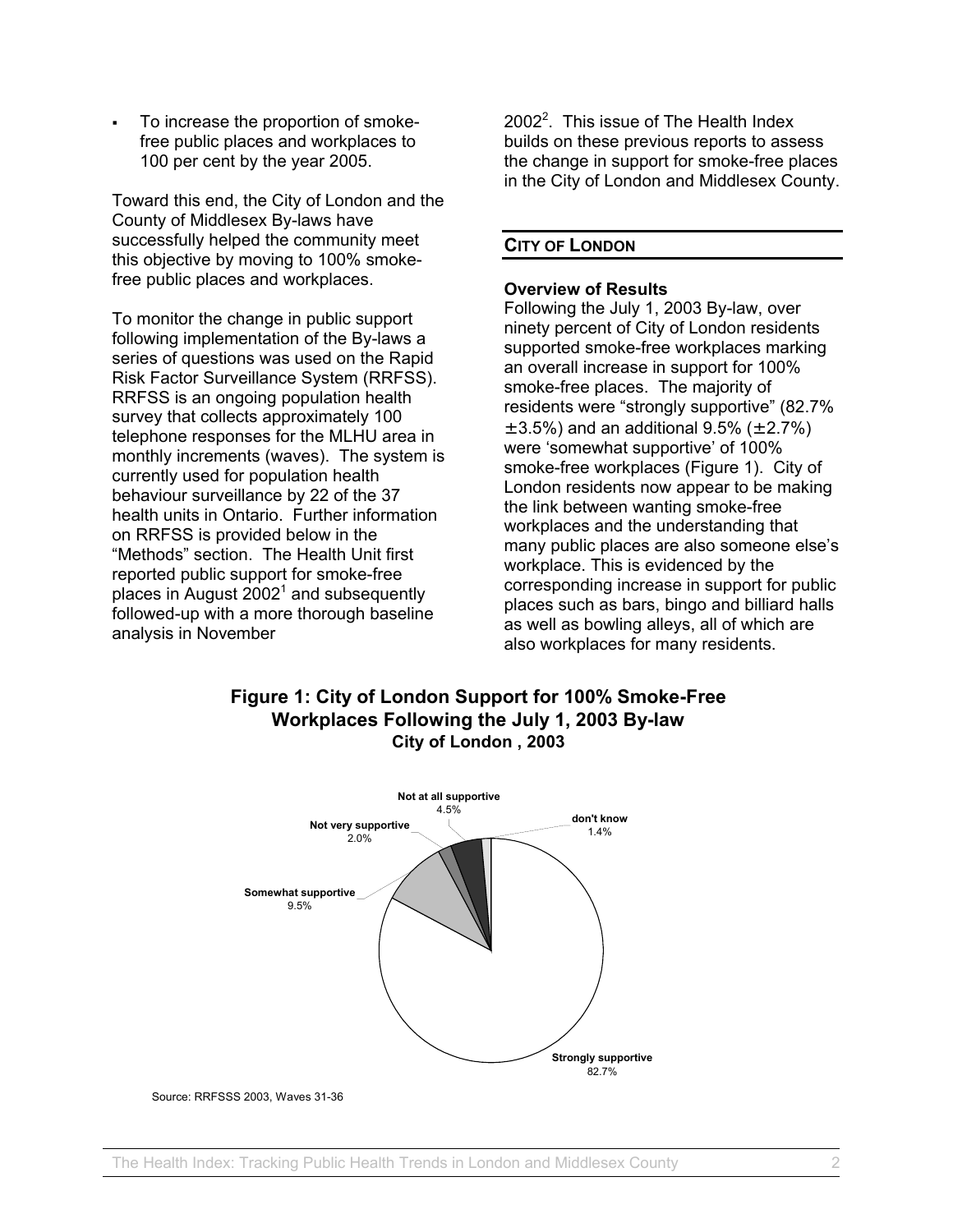Support for the City of London By-law that made all restaurants 100% smoke-free has remained high and strong support continues; nine out of ten residents supported 100% smoke-free restaurants following the implementation of the By-laws.

The majority of residents continue to support 100% smoke-free bowling alleys, billiard halls, bars and bingo halls; support for all these locations significantly increased following the implementation of the By-laws. Significant differences in support also continue to be observed when an individual's smoking status is considered.

#### **Workplaces**

An increase in support for smoke-free places was observed following the implementation of the By-law. Prior to the By-law,  $88.3\%$  ( $\pm 2.5$ ) of residents supported smoke-free workplaces.

Following the implementation of the By-law, 92.1% (± 2.5) of residents expressed their support for smoke-free workplaces (Figure 2). This increase in support is also evident in the results on public opinion for smokefree bowling alleys, bingo halls, billiard halls and bars and may indicate a shift in attitude that now considers such establishments as workplaces.

Many workplaces are currently 100% smoke-free. Of the residents that worked outside the home, 81.1% (± 2.4%) indicated that they worked in a smoke-free workplace. Just over one quarter of employed residents  $(28.0\% \pm 2.8\%)$  also reported that there were smoking cessation programs at their place of work.

Significant differences in support were observed when an individual's smoking status was considered. In the City of London,  $20.1\%$  ( $\pm$  1.8%) of residents reported that they were current smokers,





Source: RRFSS 2002-2003, waves 17-36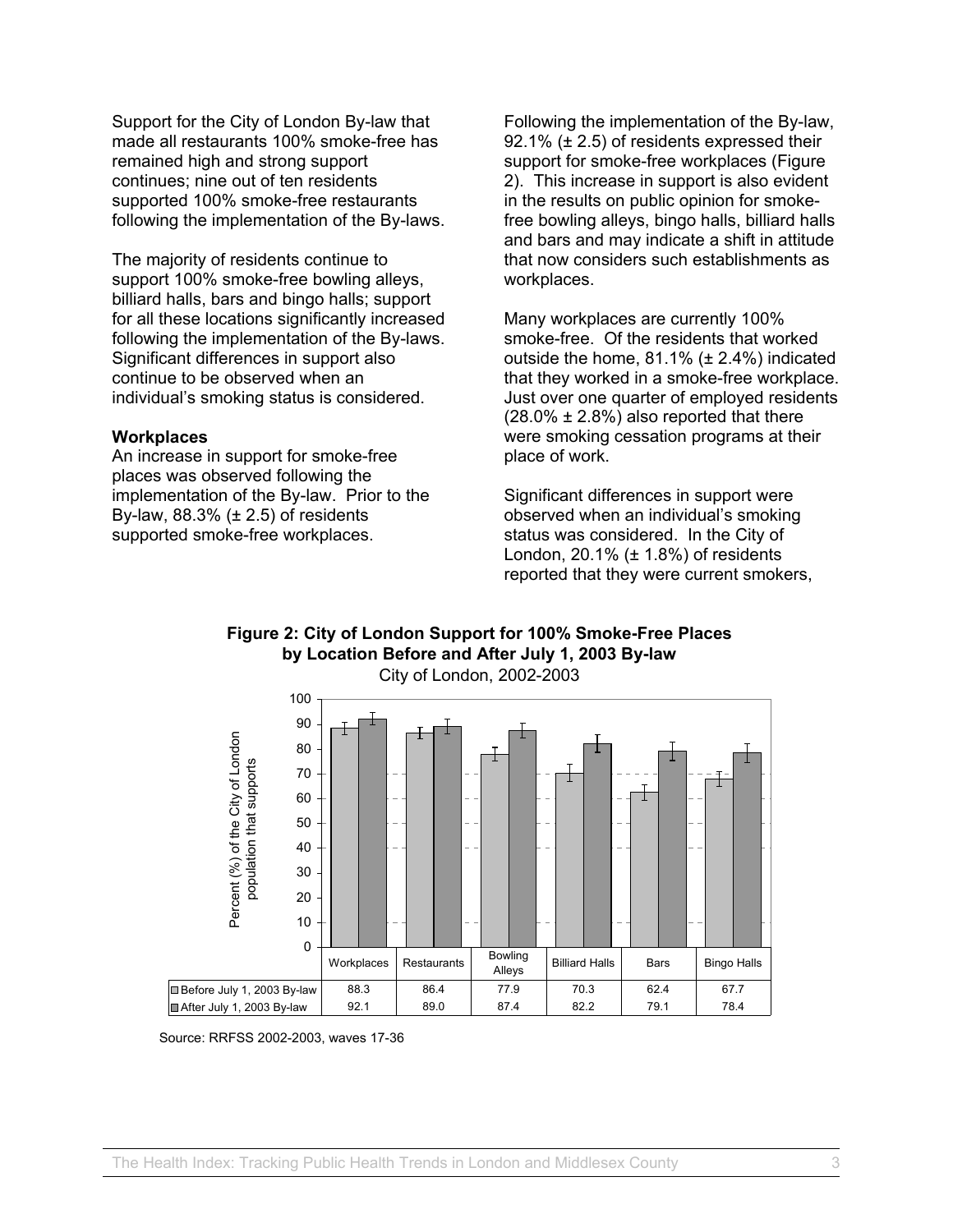30% (29.7% ± 2.1%) were former smokers and half of residents had never smoked  $(50.2\% \pm 2.3\%)$ . Support for smoke-free workplaces by current smokers (78.0% ± 9.0%) continues to lag behind that of former (95.3%  $\pm$  3.7%) and never smokers (95.7% ± 2.6%) (Figure 3). Nevertheless, more than three-quarters  $(78.0\% \pm 9.0)$  of current smokers supported smoke-free workplaces.

## **Restaurants**

Support for 100% smoke-free restaurants has remained high since its implementation and strong support continues. Following the implementation of the By-laws 89.0% (± 2.9%) of City of London residents supported 100% smoke-free restaurants (Figure 2). Differences were observed according to smoking status; personal use of tobacco continues to be a key factor influencing support for 100% smoke-free restaurants. Support was highest for residents that had never smoked (93.1% ± 3.3%) and former smokers (92.9%  $\pm$  4.5%). Over two-thirds (72.0%  $\pm$  9.7%) of current smokers also supported 100% smoke-free restaurants.

## **Bars**

Eighty percent  $(79.1\% \pm 3.8\%)$  of London residents expressed their support for 100% smoke-free bars following the July 1, 2003 By-laws. This marks an overall increase in support. Prior to the By-law, 62.4% (± 3.1%) supported 100% smoke-free bars.

Significant differences in the percentage support by smoking status continue to be observed (Figure 4). Following the implementation of the By-laws, close to 90% of both former smokers  $(88.2\% \pm 5.6\%)$  and respondents that had never smoked (87.1% ± 4.3%) supported smoke-free bars while 41.0% (± 10.6%) of current smokers supported smoke-free bars. While increased support for 100% smoke-free bars was observed across all levels of smoking status, a significant increase in support by former smokers (59.2% to 88.2%) living in the City of London was observed following the implementation of the July 1, 2003 By-laws (Figure 4).



Source: RRFSSS 2003, Waves 31-36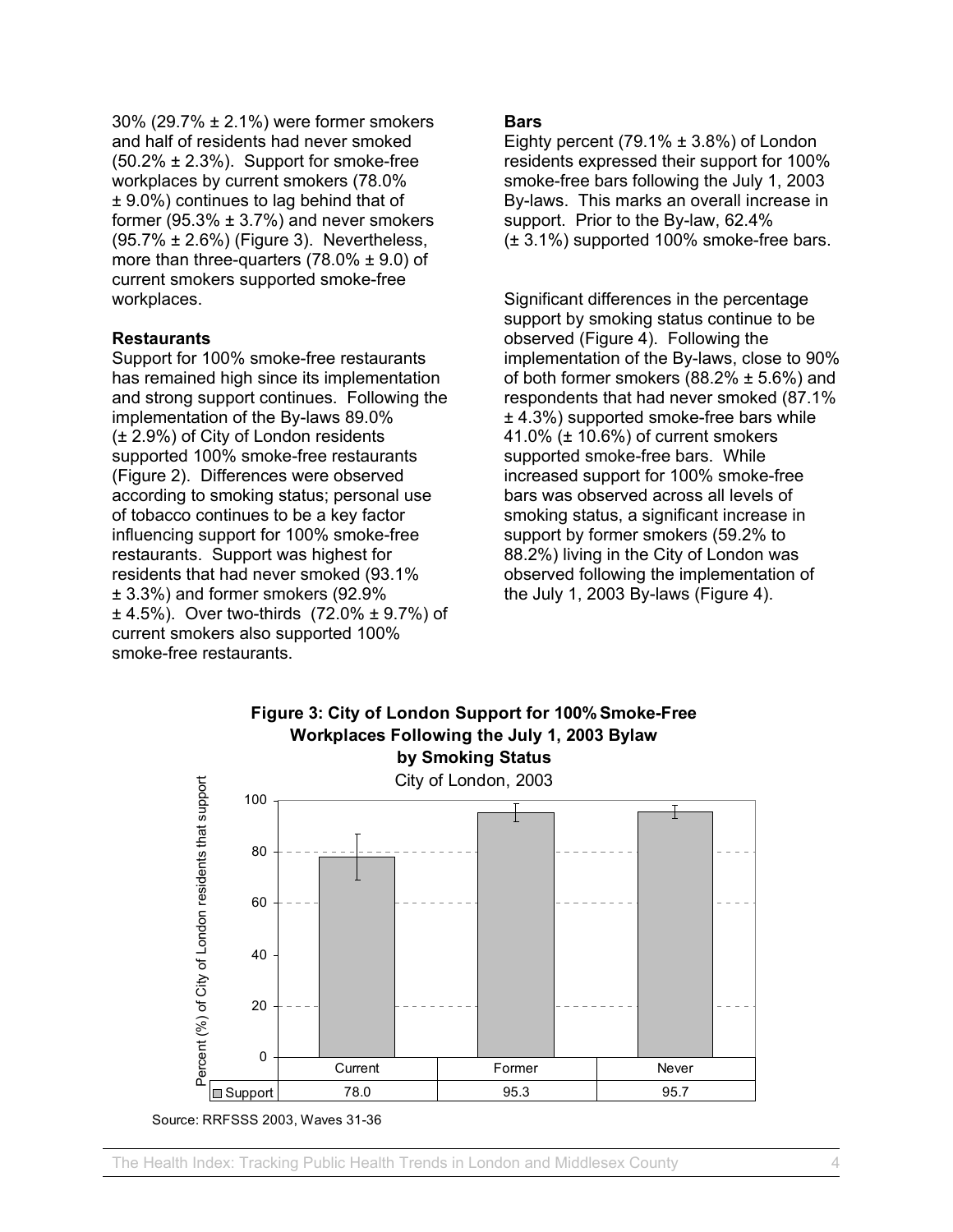

# **Figure 4: City of London Support for 100% Smoke-Free Bars by Smoking Status**

Source: RRFSS 2002-2003, waves 17-36

## **Bowling, Bingo, Billiards**

City of London support for 100% smoke-free bowling alleys, bingo and billiard halls increased following the implementation of the July 1, 2003 By-laws. Support for bowling alleys  $(87.4\% \pm 3.1\%)$ , billiard halls  $(82.2\% \pm 3.6\%)$ , and bingo halls (78.4%  $\pm$ 3.8%) all experienced an increase in support following the July 1, 2003 By-laws (Figure 2). Support differed by smoking status; lower support among current smokers was observed compared to both former smokers and residents that have never smoked.

#### **MIDDLESEX COUNTY**

## **Overview of Results**

On August  $1<sup>st</sup>$ , 2003 the County of Middlesex By-law (Number 5682) came into effect mandating all public places and workplaces smoke-free. By the terms of

this August 1, 2003 By-law, all restaurants, bars, billiard halls, and bowling alleys were required to be 100% smoke-free. As of August 1, 2004 bingo parlours in Middlesex County will also become 100% smoke-free.

Following the August 1, 2003 By-law, eighty-five percent of Middlesex county residents supported smoke-free workplaces. Two-thirds of residents were "strongly supportive" (65.3%  $\pm$  9.4%) and an additional 19.4% (± 7.8%) were "somewhat supportive" of 100% smoke-free workplaces. Middlesex County residents also appear to be making the link between wanting smoke- free workplaces and the understanding that many public places are also someone else's workplace. Threequarters of County residents supported 100% smoke-free bowling alleys, billiard halls, and bars; support for these locations continued following the implementation of the By-laws. Significant differences in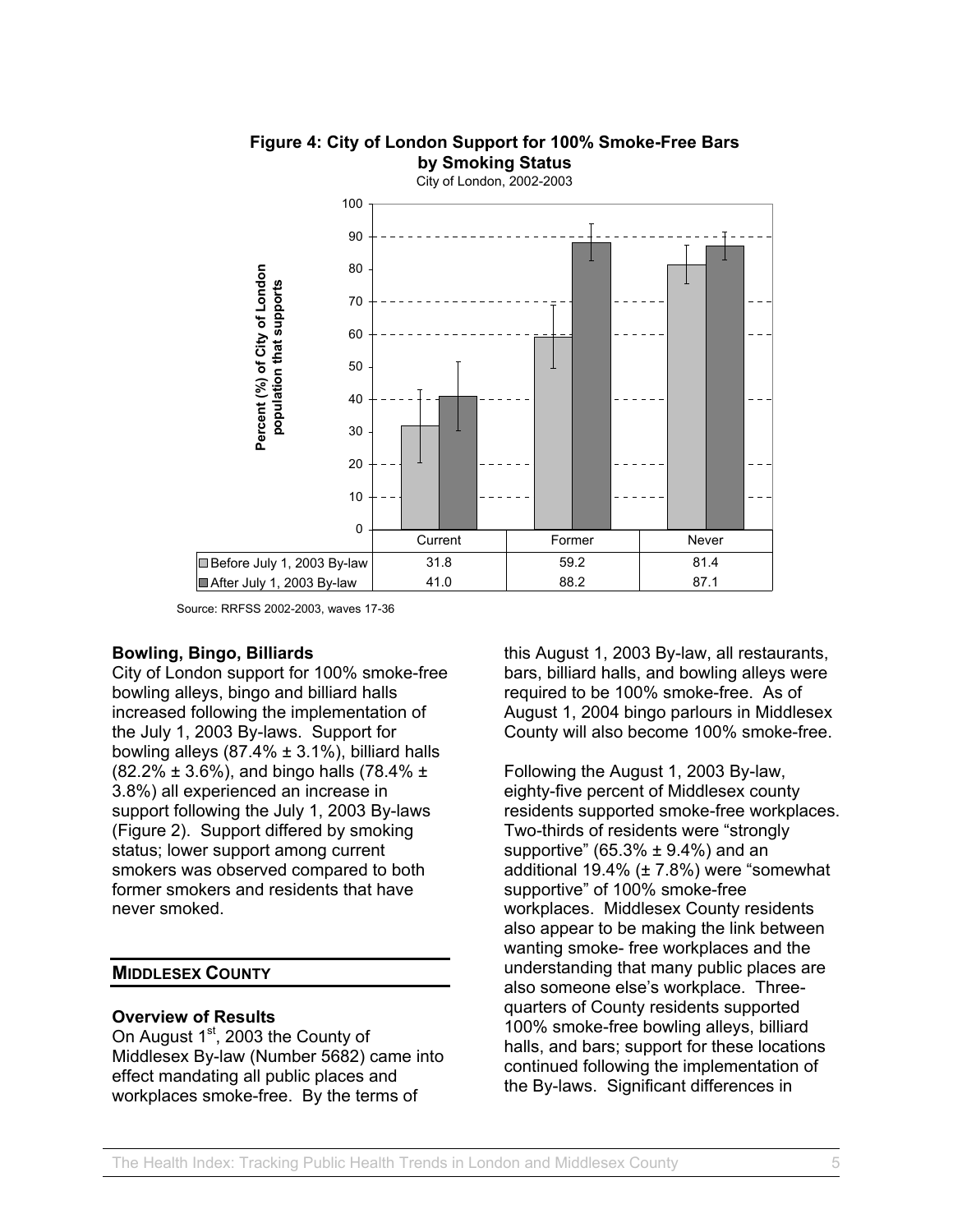support continue to be observed when an individual's smoking status is considered.

#### **Workplaces**

In Middlesex County support for smoke-free places continued following the implementation of the By-law. Following its implementation,  $85.4\%$  ( $\pm$  7.1%) of residents expressed their support for smoke-free workplaces (Figure 5). The results on public opinion for smoke-free bowling alleys, billiard halls and bars suggest that these establishments continue to be considered as workplaces by many County residents.

Significant differences in support are observed when an individual's smoking status is considered. In Middlesex County, 22%  $(\pm 3.4\%)$  of residents reported that they were current smokers, 30% (29.6% ± 3.8%) were former smokers and just about half of residents had never smoked (48.4% ± 4.1%). Support for smoke-free workplaces

by current smokers  $(69.6\% \pm 18.8\%)$ continues to lag behind that of former (95.5% ± 8.7%) and never smokers (88.2% ± 8.9%). Nevertheless, greater than twothirds  $(69.6\% \pm 18.8\%)$  of current smokers supported smoke-free workplaces.

## **Bars, Bowling Billiards and Restaurants**

The majority of Middlesex County residents support 100% smoke-free bars, bowling alleys and billiard halls. Following the implementation of the August 1, 2003 Bylaw, support for 100% smoke-free bowling alleys (76.0%  $\pm$  8.5), billiard halls (73.2%)  $\pm$  8.8), and bars (71.9%  $\pm$  9.0) continued; bars saw a slight increase in support although the increase was not statistically significant (Figure 5).

Response differed by smoking status for all locations; lower support among current smokers was observed compared to both former smokers and residents that have never smoked. Following the implementation of the By-law,  $95\%$  ( $\pm 8.7\%$ ) of former smokers and  $70.6\%$  ( $\pm$  12.5%)



#### **Figure 5: County of Middlesex Support for 100% Smoke-Free Places by Location Before and After August 1, 2003 By-law**  County of Middlesex, 2002-2003

Source: RRFSS 2002-2003, waves 17-36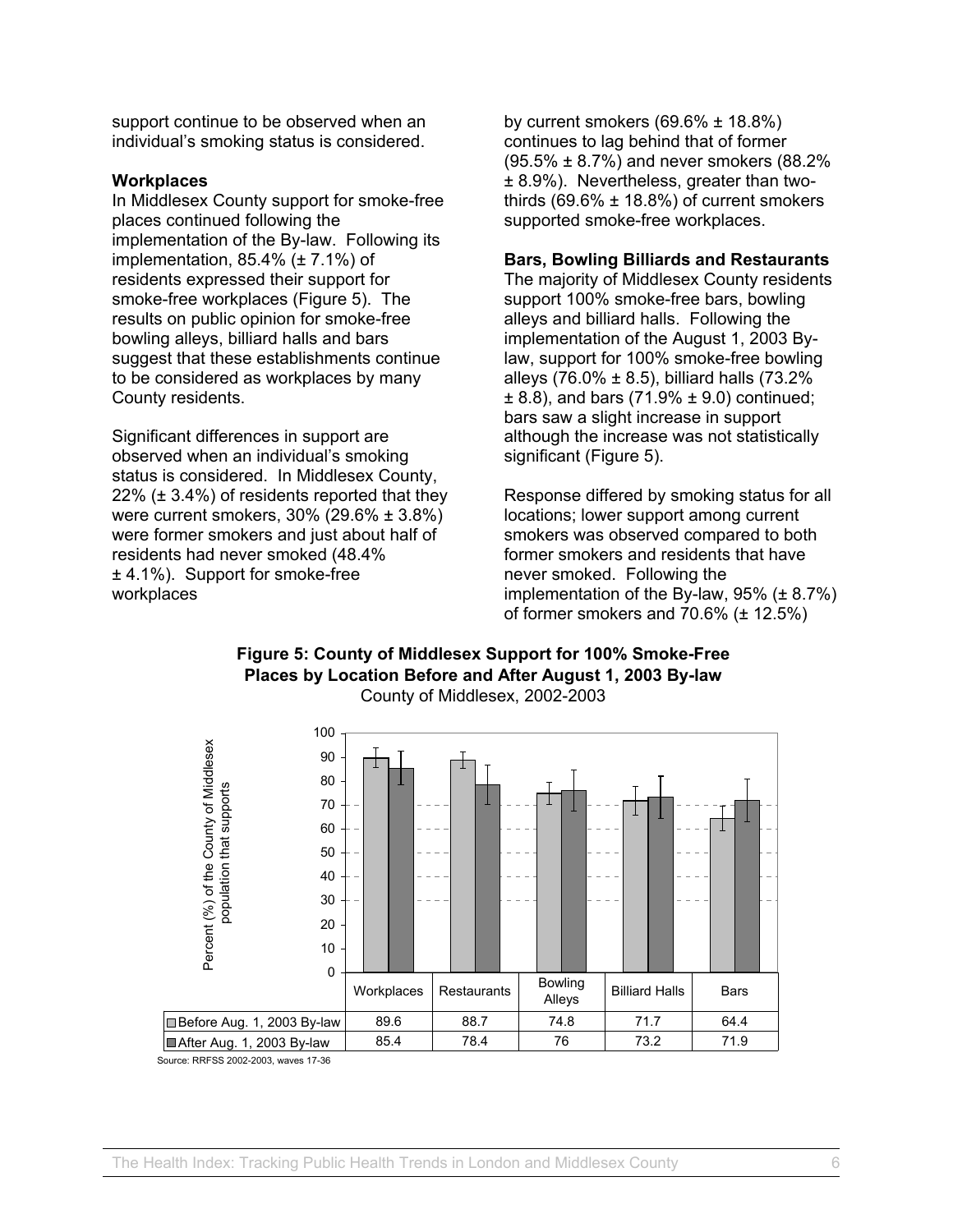respondents that had never smoked supported smoke-free bars while approximately half of current smokers supported smoke-free bars.

Following the implementation of the August 1, 2003 Smoke-free Public Places and the Smoke-free Workplaces By-laws 78.4% (± 8.2%) of residents supported 100% smoke-free restaurants; restaurants saw a slight decrease in support although the decrease was not statistically significant. For the County of Middlesex, differences in support for 100% smoke-free restaurants were also observed according to smoking status. Support was highest for former smokers and residents that have never smoked and lowest for current smokers.

## **FUTURE DIRECTIONS**

As of August 1, 2004, bingo parlours in Middlesex County will also become 100% smoke-free. Other communities are also following Middlesex-London's lead in becoming 100% smoke-free. Both Huron and Lambton are scheduled to become 100% smoke-free as of September 2004. St. Thomas has most recently passed a 100% smoke-free By-law that will take effect March  $1<sup>st</sup>$ , 2005.

## **METHODS**

All data are from the Rapid Risk Factor Surveillance System (RRFSS). These data are collected for the Middlesex-London Health Unit (MLHU) by the Institute of Social Research, York University. Data were collected in a series of monthly telephone surveys (waves). Households were selected randomly from all households with telephones in London and Middlesex County and respondents aged 18 and older were systematically selected from within each household for the adult that had the next birthday. Once a respondent was identified every effort was made to complete

the interview with the appropriate respondent. Although on average five calls were made to a single household in order to complete the interview with the designated respondent, up to 12 attempts was standard practice.

The sample was weighted to account for each respondent's probability of being selected within households of different sizes. Data related to support for 100% smoke-free places was collected from May 2002 to December 2002, and July 2003 to December 2003. The unweighted or household sample consists of 1187 and 582 respondents from London and Middlesex County surveyed during the respective time periods (waves 17-24, 31-36). The sample for Middlesex County residents for the July 2003 to December 2003 time period was 134 and for the City of London was 448. The sample for Middlesex County residents for the May 2002 to December 2002 time period was 274 and for the City of London was 913. All waves analyzed (17-24, 31- 36) included questions related to support for smoke-free restaurants, workplaces, bars, bingos, bowling alleys, and billiard halls. The full questionnaire is available at <www.cehip.org/rrfss>. Those that did not respond to any individual questions were excluded provided the non-response category represented less than 5% of the total respondents.

All percentages were provided with 95% confidence intervals. Difference in proportions were considered significant at p<0.05. Where possible bar charts included error bars illustrating 95% confidence intervals.

The percentage that supports a given location being smoke-free is derived from combining those that reported that they were "strongly supportive" or "somewhat supportive". The never smoked group consisted of those individuals that had identified that they had not smoked at least 100 cigarettes in their lifetime. Former smokers were those individuals that had